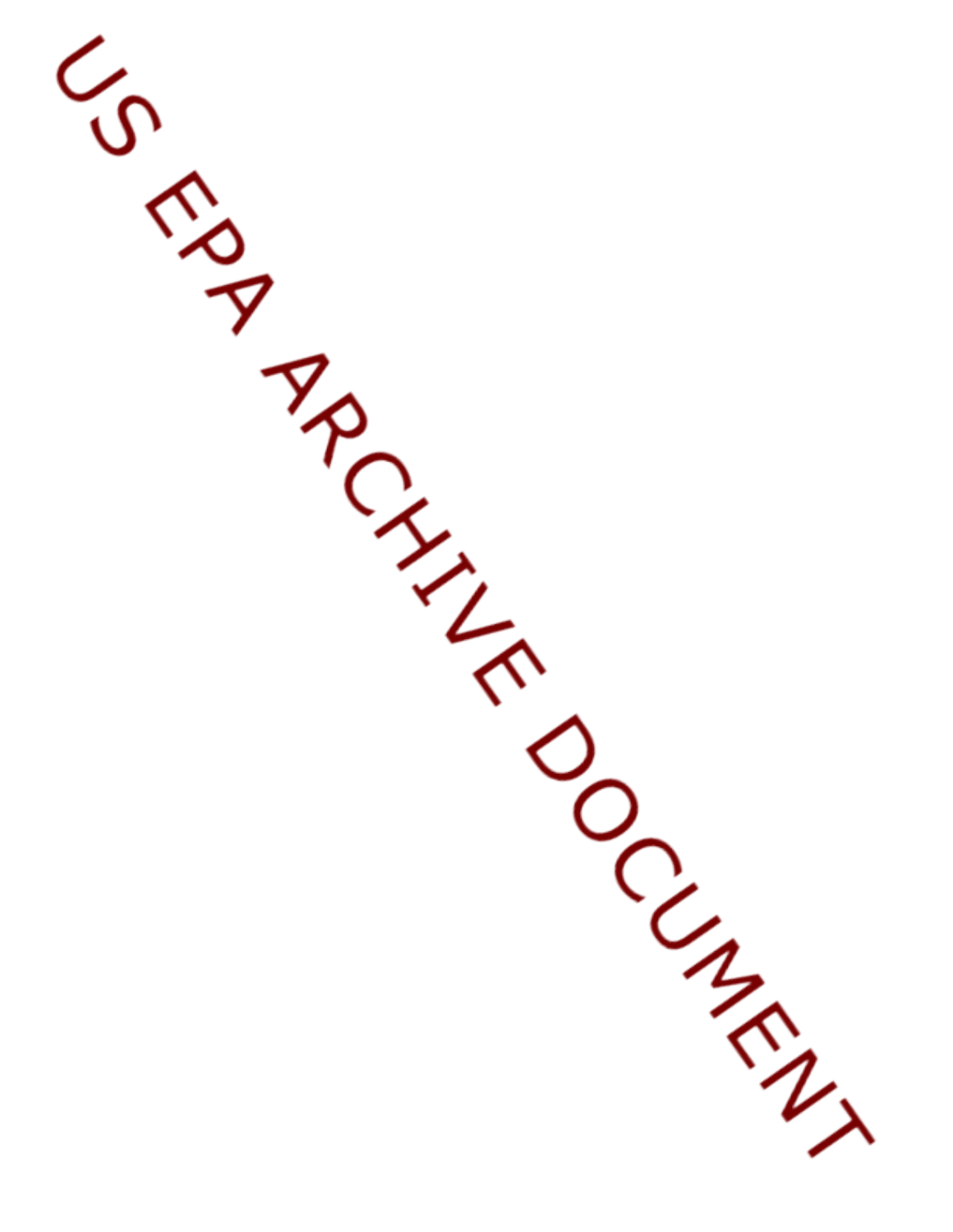"EPA should not view evaluation as something that is done at the end of a cycle, but rather as something that should be strategically planned at the start of a cycle as participatory objectives and benchmarks are being mutually developed in consultation with stakeholder populations."

John Stone, Institute for Food and Agricultural Standards, University of Michigan 2001 Dialogue on Public Involvement in EPA' Decisions

# What to Consider in Public Involvement Evaluations

When you think about evaluating public involvement efforts, start by analyzing the process and its component parts.

> What outcomes should your involvement process or activity produce? How will you know if you succeed in meeting your goals?

> For example, if one goal is to achieve broad, inclusive involvement, how will you measure how well you consulted with the targeted and affected groups? When building awareness is part of your public involvement process, how will you know if people are better informed about the issues?

The Web site for the "Internet Dialogue on Public Involvement in EPA Decisions" is http://www.network-democracy.org/epa-pip

# Step 7: Evaluate Public Involvement **Activities**

Evaluation tools such as surveys are used to set a performance baseline for measuring current and future improvements. Build your survey instruments and informal feedback opportunities so you will learn what works, what does not, and what to do to improve. Gather both qualitative and quantitative information.

Counting outputs such as how many brochures people take away from a meeting, how many people attended, or how many flyers you mailed is easy. Measuring outcomes is harder, but you will gather useful information that moves you to more effective processes and activities.

# More Information about the Policy

Copies of the Policy and the Framework for implementing it are available at http://www.epa.gov/publicinvolvement/policy2003/ policy2003.pdf and http://www.epa.gov/publicinvolvement/policy2003/ framework.pdf

EPA's Response to Comments on the Draft 2000 Public Involvement Policy is available at http://www.epa.gov/public involvement/policy2003/response.pdf

- Outcomes
- Lessons learned
- Institutional support
- Staff/budget
- Tools
- Measures

How to Evaluate Public Involvement



Involvement brings the pieces together



#### Goal:

- To evaluate the effectiveness of the Policy and of public involvement processes

The U.S. Environmental Protection Agency (EPA) issued its new Public Involvement Policy in June 2003. The Policy's overall goal is for excellent public involvement to become an integral part of EPA's culture, thus supporting more effective Agency actions.

The Policy provides guidance to EPA managers and staff on how you can better involve the public in the Agency's decisions. The Policy outlines seven steps to effective involvement. This brochure (one in a series) offers suggestions to help EPA staff members to "get started" evaluating public involvement activities and processes.

## Why Evaluate Public Involvement?

Evaluations of public involvement help to define, measure, and improve public involvement effectiveness. Getting feedback from the public on how well a specific involvement activity or overall involvement process (e.g., meetings, notice of action, rule-making) worked, can help you change those processes and activities to make them more effective for EPA and participants.

Evaluation should lead naturally to action. If you evaluate formally and informally throughout your process, you can improve as you go along.

"...the key goal of evaluation should be to improve a program. Also, unless it can be demonstrated with some sort of evaluation that public involvement "works," agencies won't fund it and managers won't do it."

Caron Chess, Rutgers University 2001 Dialogue on Public Involvement in EPA's Decisions

"Involvement brings the pieces together" artwork is the creation of Erica Ann Turner, who contributed the work through an agreement between the Art Institute of Washington and EPA.

United States Environmental Protection Agency National Center for Environmental Innovation Public Involvement Staff 1200 Pennsylvania Avenue, NW 1807T Washington, DC 20460



# Thinking Through the Big Picture